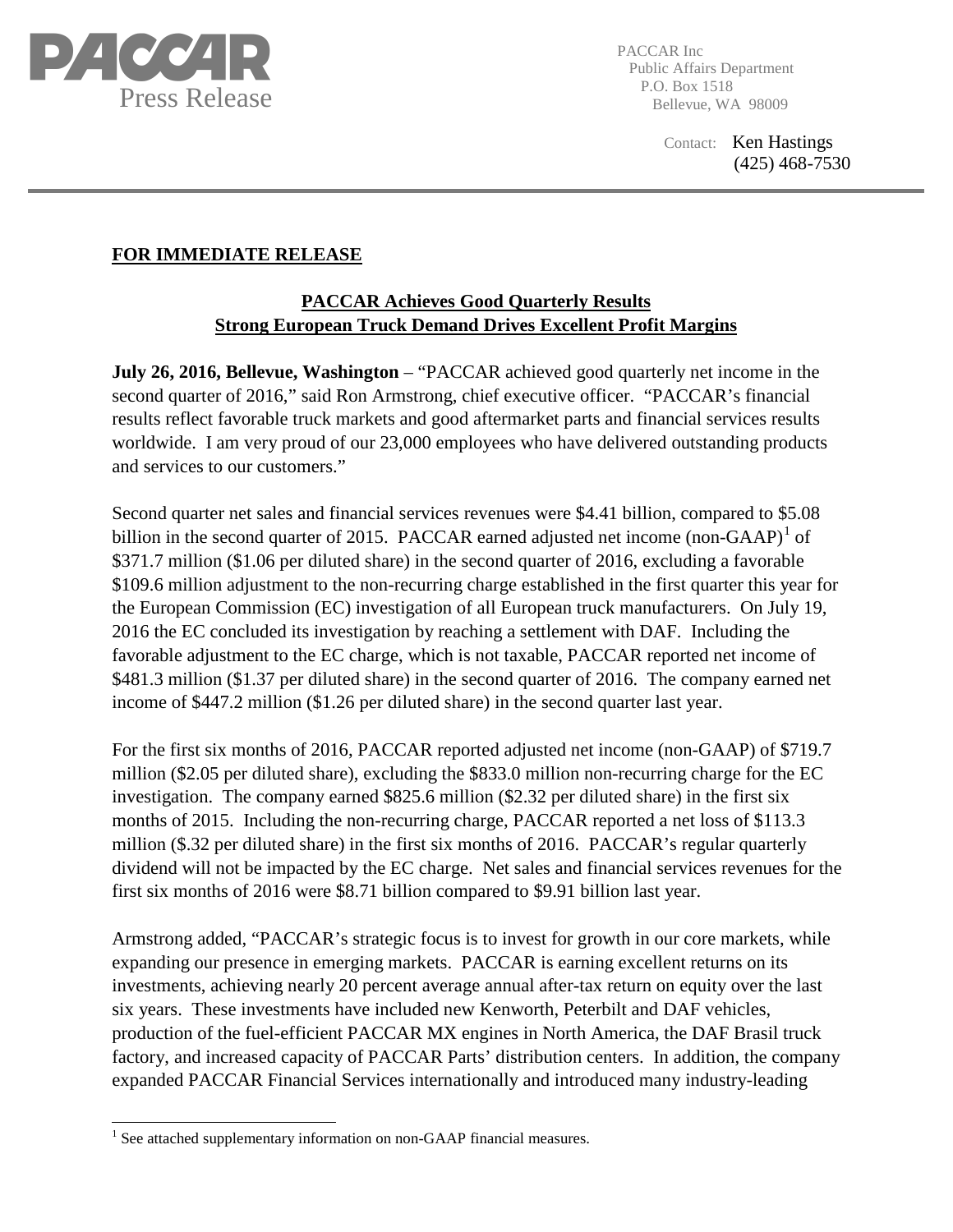technologies and services for our dealers and customers." Bob Christensen, PACCAR president and chief financial officer, noted, "The company is investing for future growth in PACCAR integrated powertrain components, advanced driver assistance and truck connectivity technologies, a new DAF cab paint facility, logistics enhancements to its manufacturing facilities, and recently opened a new Parts Distribution Center in Renton, Washington."

## **Financial Highlights – Second Quarter 2016**

Highlights of PACCAR's financial results for the second quarter of 2016 include:

- Consolidated net sales and revenues of \$4.41 billion.
- Adjusted net income (non-GAAP) of \$371.7 million, excluding a \$109.6 million favorable adjustment to the charge related to the settlement of the EC investigation.
- Net income of \$481.3 million.
- Truck, Parts and Other gross margins of 15.2%.
- PACCAR Parts pre-tax income of \$133.4 million.
- Financial Services pre-tax income of \$77.3 million.
- Manufacturing cash and marketable securities of \$3.40 billion.
- Record quarterly cash generated from operations of \$853.6 million.

## **Financial Highlights – First Half 2016**

Highlights of PACCAR's financial results for the first six months of 2016 include:

- Consolidated net sales and revenues of \$8.71 billion.
- Adjusted net income of \$719.7 million (non-GAAP), excluding a \$833.0 million nonrecurring charge for the EC investigation.
- Net loss of \$113.3 million.
- PACCAR Parts pre-tax income of \$268.0 million.
- Financial Services pre-tax income of \$157.6 million.
- Cash generated from operations of \$1.65 billion.
- Medium-term note issuances of \$1.34 billion.
- Bank credit facilities of \$3.0 billion renewed.

## **Global Truck Markets**

Industry sales in the above 16-tonne truck market in Europe are estimated to be in the range of 280,000-300,000 vehicles this year, which is the strongest market since 2008. "The European above 16-tonne truck market continues to strengthen due to positive economic growth and increased freight activity," said Preston Feight, DAF president and PACCAR vice president. "DAF achieved market share of 16.0 percent in the first half of 2016. DAF's above 16-tonne truck registrations increased 28 percent year-to-date compared to the same period last year." Feight added, "We are very proud that the DAF XF has been honored by *Motor Transport* magazine as the 2016 U.K. Fleet Truck of the Year."

Class 8 truck industry retail sales for the U.S. and Canada in 2016 are expected to be in a range of 220,000-240,000 vehicles. Peterbilt and Kenworth are benefiting from the third best U.S. and Canada Class 8 truck market in the last ten years, and have achieved 27 percent market share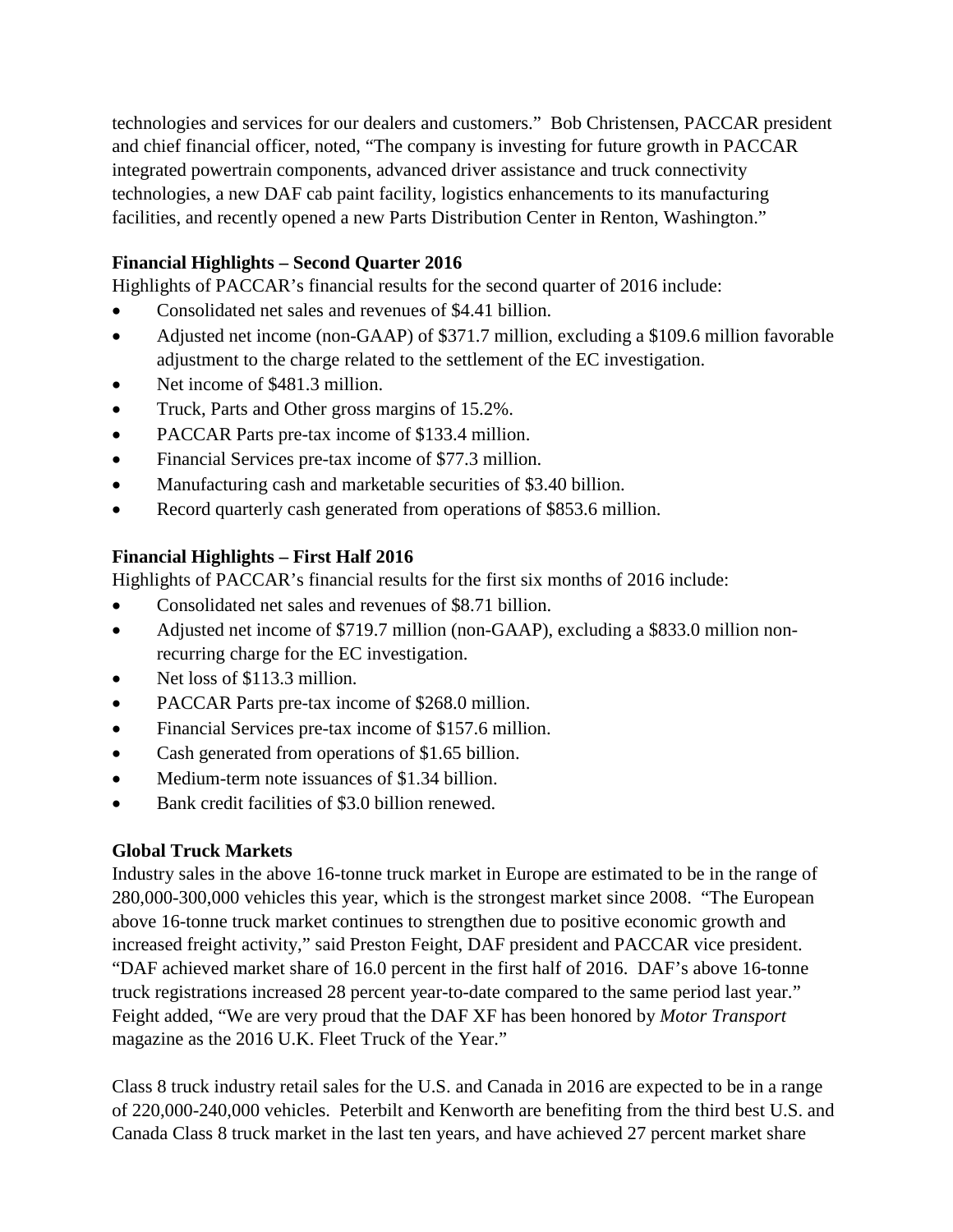year-to-date this year. "The truck market reflects the good economy and high freight tonnage levels," said Gary Moore, PACCAR executive vice president. "Our customers are benefiting from the excellent operating efficiency of Peterbilt and Kenworth trucks."

# **DAF is a Leader in European Truck Platooning**

DAF participated in the European Truck Platooning Challenge in April. The event was organized by the Dutch Ministry of Infrastructure and the Environment to demonstrate that wirelesslylinked truck combinations, or platoons, can operate safely and efficiently across Europe.

DAF and three suppliers partnered to form a team called EcoTwin. The second vehicle in the EcoTwin platoon followed the lead truck at a reduced distance. "The gap between trucks improves aerodynamics of all trucks in the platoon. This technology could achieve fuel savings of up to ten percent for our customers," said Ron Borsboom, DAF chief engineer.



**DAF XF Trucks Demonstrating Platooning Technology**

## **Capital Investments Increase Factory Efficiency**

PACCAR's excellent long-term profits, strong balance sheet, and intense focus on quality, technology and productivity have enabled the company to invest \$6.0 billion in capital projects, innovative products and new technologies during the past decade. "Capital of \$325-\$375 million and R&D expenses of \$240-\$260 million are being invested this year in new product development, enhanced manufacturing facilities and aftermarket support programs," said Harrie Schippers, PACCAR senior vice president.

DAF is constructing a new \$110 million environmentally friendly cab paint facility at its factory in Westerlo, Belgium. Robotic paint equipment will increase capacity and efficiency, and minimize emissions and energy consumption. The DAF cab paint facility will be the most modern commercial vehicle paint facility in the world. Harry Wolters, DAF director of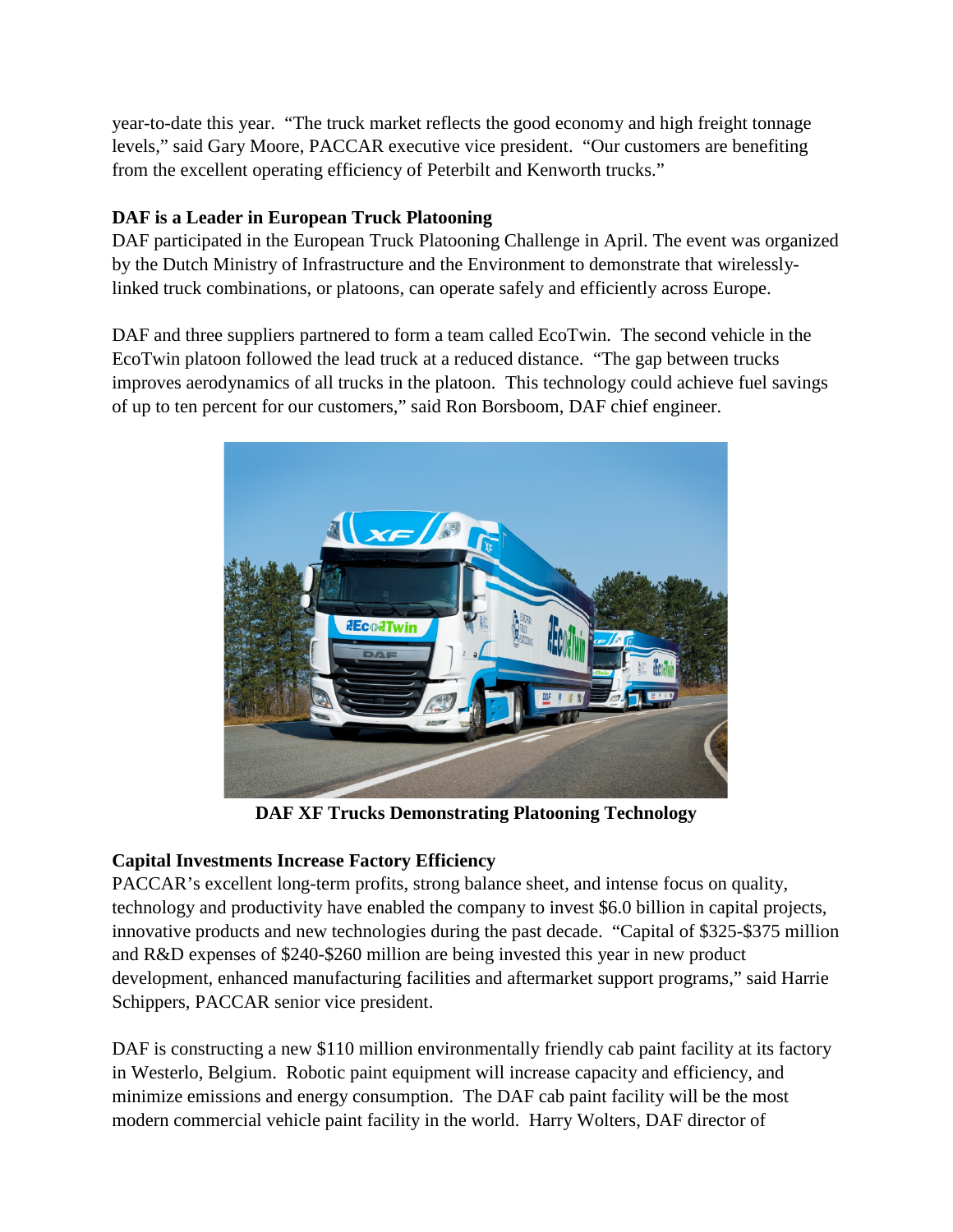operations, commented, "This technology investment will support DAF's strategy to increase market share and reflects DAF's leadership in producing high quality vehicles."



**DAF Westerlo, Belgium Cab Paint Facility (Architectural Drawing)**

Kenworth's Chillicothe, Ohio factory is constructing a new automated storage and delivery system for painted cabs, hoods, and sleepers. The \$17 million, 25,000 square-foot addition will use state-of-the-art logistics technology to achieve rapid delivery of painted parts to the assembly line. "This expansion will enhance our manufacturing efficiency and production capacity," said Judy McTigue, Kenworth Chillicothe factory plant manager.



**Kenworth Truck Factory in Chillicothe, Ohio (Architectural Drawing)**

# **Peterbilt Expands Leadership in Refuse Truck Segment**

Peterbilt has expanded its refuse truck lineup with the launch of the new Peterbilt Model 520 featuring updated seating and drive configurations, enhanced styling and availability of the PACCAR MX-11 engine. Peterbilt achieved 25% share of this market segment in 2015. The Peterbilt Model 520 can be configured with a dual-seated, dual-drive cab which allows customers to operate the vehicle from both sides of the cab for greater convenience and comfort.

"Peterbilt has been a leader in the refuse truck segment for nearly 50 years through vehicle innovations that bring our customers superior levels of performance, reliability and versatility," said Darrin Siver, Peterbilt general manager and PACCAR vice president. "The Peterbilt Model 520 is available with the new PACCAR MX-11 engine, which provides outstanding value in a lightweight and fuel-efficient engine design."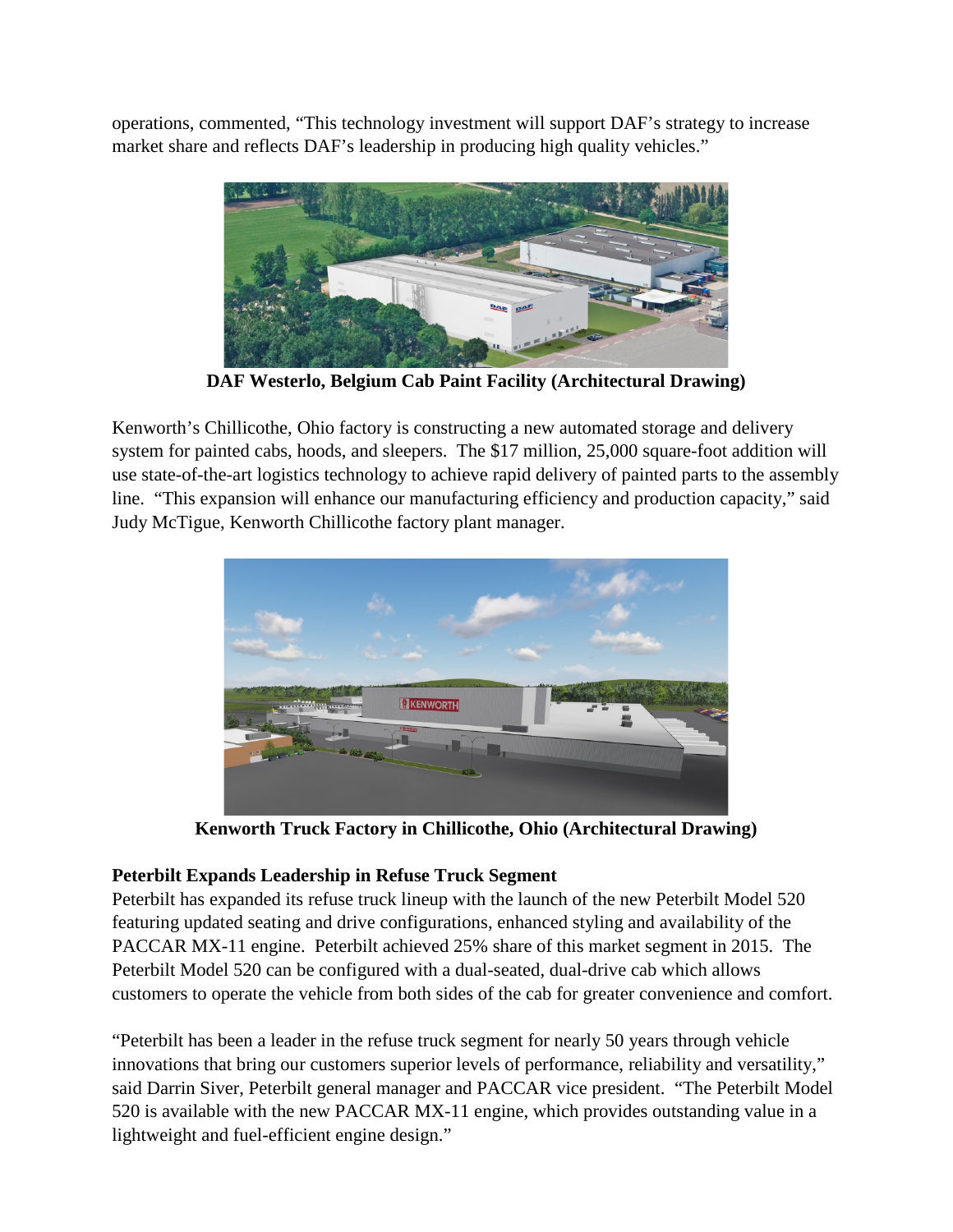

**Peterbilt Model 520 Refuse Truck**

## **PACCAR Parts Delivers Operational Excellence**

PACCAR Parts generated quarterly pre-tax profit of \$133.4 million in the second quarter of 2016, compared to \$145.7 million achieved in the second quarter of 2015. Second quarter 2016 revenues were \$756.4 million, compared to the \$776.5 million earned in the second quarter last year. PACCAR Parts achieved pre-tax profit of \$268.0 million in the first six months of 2016, compared to \$284.6 million in the first six months of 2015. PACCAR Parts first half 2016 revenues were \$1.48 billion, compared to \$1.53 billion for the same period last year.

"PACCAR Parts delivers outstanding performance to DAF, Kenworth, and Peterbilt dealers and customers around the world, achieving record levels of same-day order fulfillment and shipping accuracy," said David Danforth, PACCAR Parts general manager and PACCAR vice president. "The world-class performance of PACCAR Parts' 17 Distribution Centers ensures that our customers can achieve excellent uptime and productivity."

## **Financial Services Companies Achieve Good Results**

PACCAR Financial Services (PFS) has a portfolio of 175,000 trucks and trailers, with total assets of \$12.23 billion. PACCAR Leasing, a major full-service truck leasing company in North America and Europe with a fleet of 38,000 vehicles, is included in this segment. Second quarter PFS pre-tax income in 2016 was \$77.3 million compared to \$90.8 million earned in the second quarter last year. Second quarter 2016 revenues were \$297.4 million compared to \$293.8 million in the same quarter of 2015. For the first six months of 2016, PFS earned pre-tax income of \$157.6 million compared to \$179.8 million last year. First-half 2016 revenues were \$586.8 million compared with \$578.5 million for the same period a year ago. "PFS achieved good results due to excellent portfolio performance during the second quarter of 2016," said Bob Bengston, PACCAR senior vice president. "Dealers and customers appreciate PFS leading-edge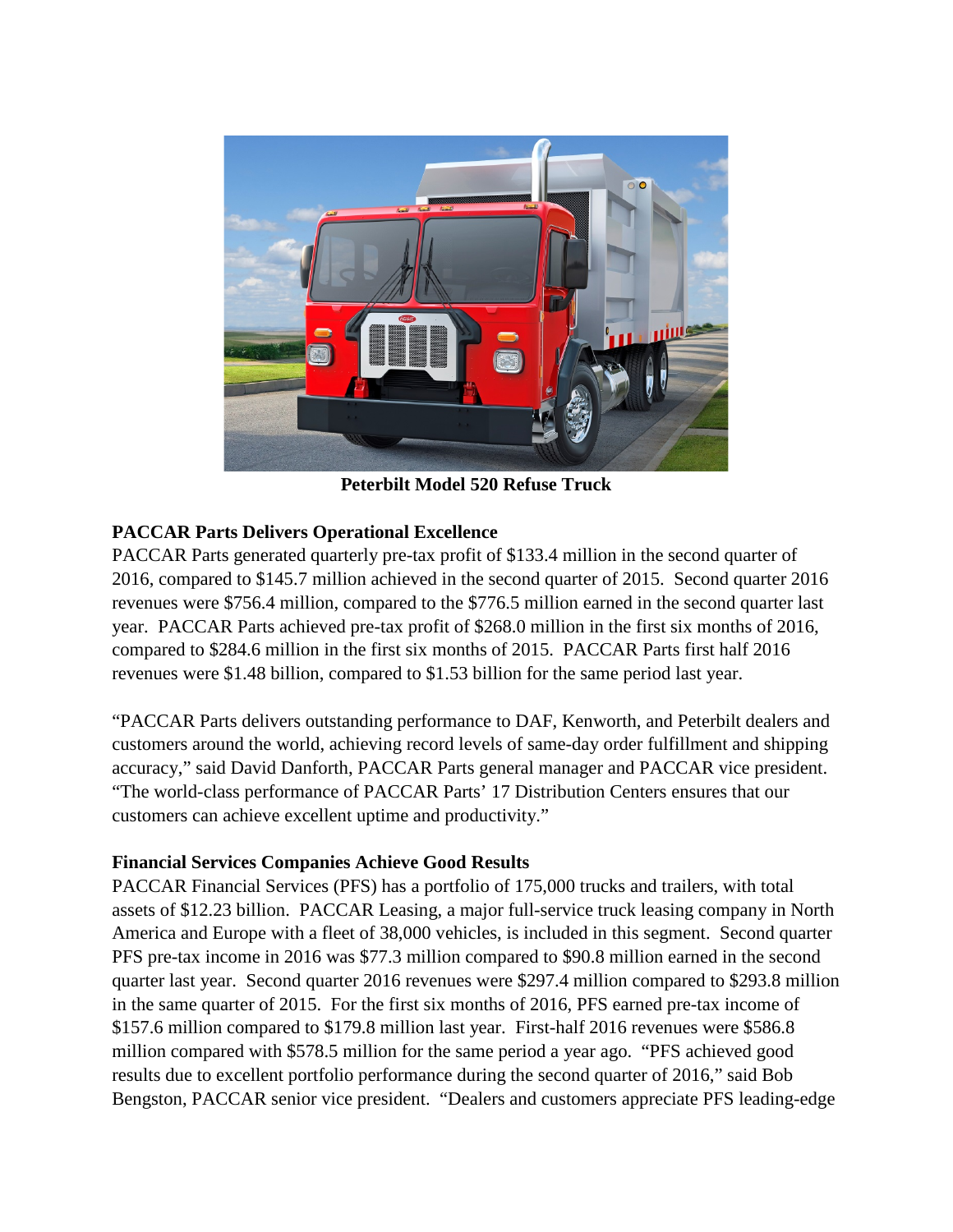technology solutions, excellent customer service and dedicated support of the transportation industry in all phases of the business cycle."

"PACCAR's excellent balance sheet, complemented by its  $A+A1$  credit ratings, enables PFS to offer competitive retail financing to Kenworth, Peterbilt and DAF dealers and customers in 23 countries on four continents," said Todd Hubbard, PACCAR Financial Corp. president. "We have excellent access to the commercial paper and medium-term note markets, allowing PFS to profitably support the sale of PACCAR trucks."

PACCAR is a global technology leader in the design, manufacture and customer support of highquality light-, medium- and heavy-duty trucks under the Kenworth, Peterbilt and DAF nameplates. PACCAR also designs and manufactures advanced diesel engines, provides financial services and information technology, and distributes truck parts related to its principal business.

PACCAR will hold a conference call with securities analysts to discuss second quarter earnings on July 26, 2016, at 9:00 a.m. Pacific time. Interested parties may listen to the call by selecting "Q2 Earnings Webcast" at PACCAR's homepage. The Webcast will be available on a recorded basis through August 2, 2016. PACCAR shares are listed on NASDAQ Global Select Market, symbol PCAR. Its homepage is [www.paccar.com.](http://www.paccar.com/)

This release contains "forward-looking statements" within the meaning of the Private Securities Litigation Reform Act. These statements are based on management's current expectations and are subject to uncertainty and changes in circumstances. Actual results may differ materially from those included in these statements due to a variety of factors. More information about these factors is contained in PACCAR's filings with the Securities and Exchange Commission.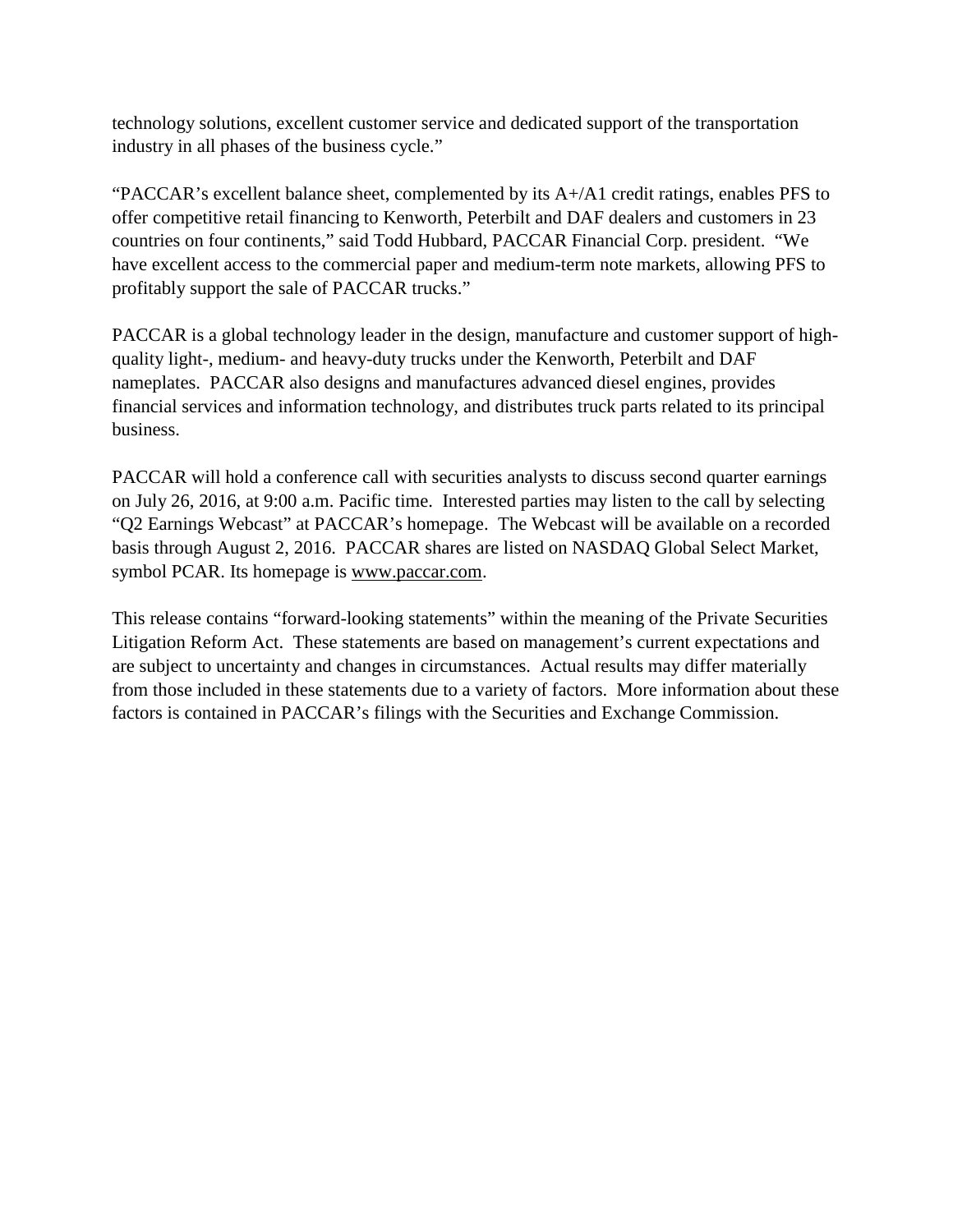# **PACCAR Inc SUMMARY STATEMENTS OF OPERATIONS**

*(in millions except per share amounts)*

|                                                             | <b>Three Months Ended</b> |           |    | <b>Six Months Ended</b> |    |            |    |           |
|-------------------------------------------------------------|---------------------------|-----------|----|-------------------------|----|------------|----|-----------|
|                                                             | June 30                   |           |    | June 30                 |    |            |    |           |
|                                                             |                           | 2016      |    | 2015                    |    | 2016       |    | 2015      |
| <b>Truck, Parts and Other:</b>                              |                           |           |    |                         |    |            |    |           |
| Net sales and revenues                                      |                           | \$4,115.8 |    | \$4,786.1               |    | \$8,126.4  |    | \$9,334.1 |
| Cost of sales and revenues                                  |                           | 3,489.4   |    | 4,061.2                 |    | 6,903.0    |    | 7,971.4   |
| Research and development                                    |                           | 60.8      |    | 59.3                    |    | 120.4      |    | 115.5     |
| Selling, general and administrative                         |                           | 110.2     |    | 108.2                   |    | 220.5      |    | 217.7     |
| European Commission charge                                  |                           | (109.6)   |    |                         |    | 833.0      |    |           |
| Interest and other expense, net                             |                           | 2.5       |    | 1.3                     |    | 2.6        |    | 5.8       |
| Truck, Parts and Other Income Before<br><b>Income Taxes</b> |                           | 562.5     |    | 556.1                   |    | 46.9       |    | 1,023.7   |
| <b>Financial Services:</b>                                  |                           |           |    |                         |    |            |    |           |
| Revenues                                                    |                           | 297.4     |    | 293.8                   |    | 586.8      |    | 578.5     |
| Interest and other                                          |                           | 189.0     |    | 175.5                   |    | 370.2      |    | 345.0     |
| Selling, general and administrative                         |                           | 25.1      |    | 23.9                    |    | 49.6       |    | 47.4      |
| Provision for losses on receivables                         |                           | 6.0       |    | 3.6                     |    | 9.4        |    | 6.3       |
| <b>Financial Services Income Before Income Taxes</b>        |                           | 77.3      |    | 90.8                    |    | 157.6      |    | 179.8     |
| Investment income                                           |                           | 6.4       |    | 5.3                     |    | 12.1       |    | 10.4      |
| <b>Total Income Before Income Taxes</b>                     |                           | 646.2     |    | 652.2                   |    | 216.6      |    | 1,213.9   |
| Income taxes                                                |                           | 164.9     |    | 205.0                   |    | 329.9      |    | 388.3     |
| Net Income (Loss)                                           | \$                        | 481.3     | \$ | 447.2                   | \$ | (113.3)    | \$ | 825.6     |
| Net Income (Loss) Per Share:                                |                           |           |    |                         |    |            |    |           |
| <b>Basic</b>                                                | \$                        | 1.37      | \$ | 1.26                    | \$ | (.32)      | \$ | 2.32      |
| <b>Diluted</b>                                              | \$                        | 1.37      | \$ | 1.26                    | \$ | $(.32)$ \$ |    | 2.32      |
| <b>Weighted Average Shares Outstanding:</b>                 |                           |           |    |                         |    |            |    |           |
| <b>Basic</b>                                                |                           | 350.9     |    | 355.3                   |    | 351.1      |    | 355.2     |
| <b>Diluted</b>                                              |                           | 351.6     |    | 356.3                   |    | 351.1      |    | 356.2     |
| Dividends declared per share                                | \$                        | .24       | \$ | .22                     | \$ | .48        | \$ | .44       |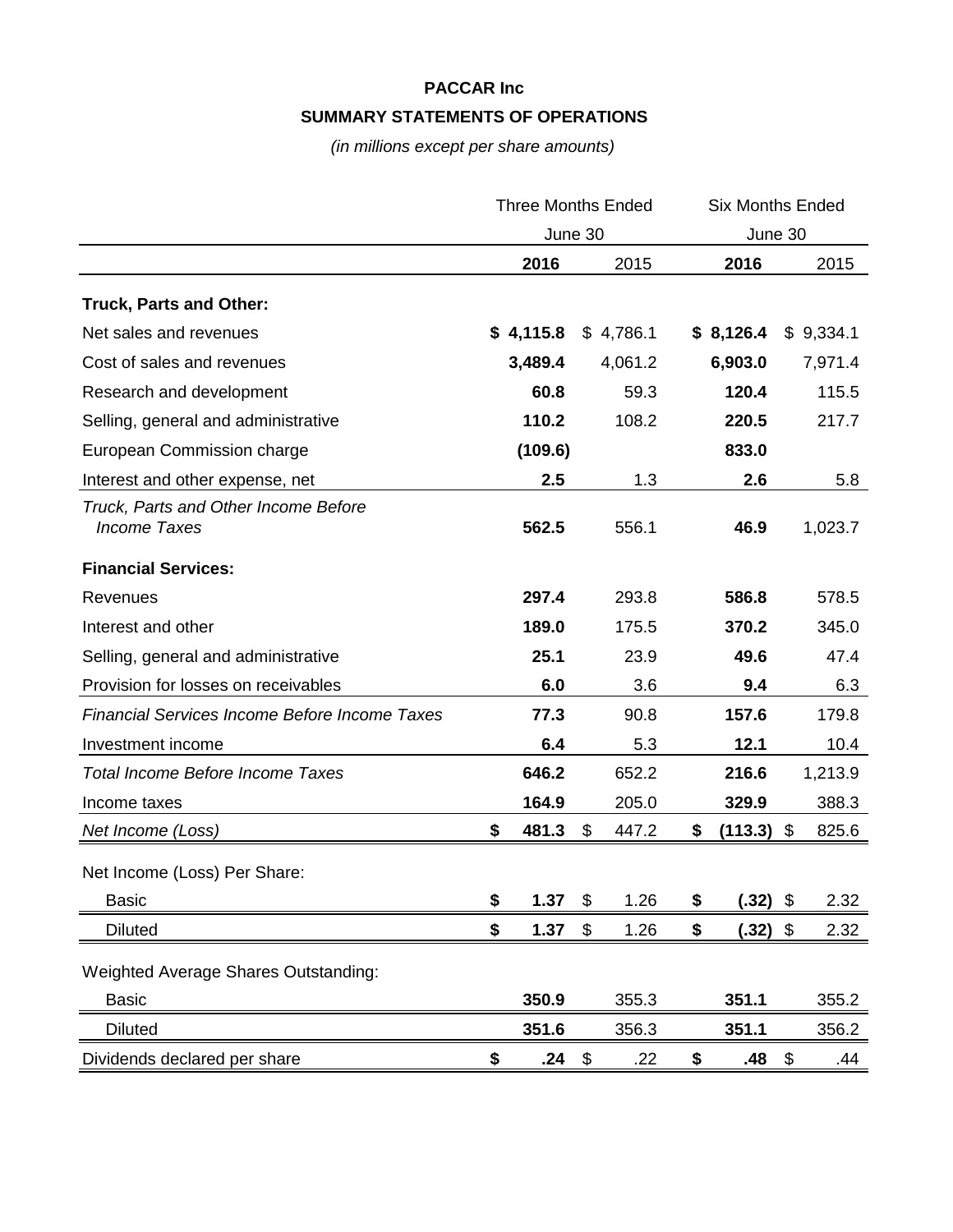# **PACCAR Inc CONDENSED BALANCE SHEETS**

*(in millions)*

|                                               | June 30 |          | December 31    |
|-----------------------------------------------|---------|----------|----------------|
|                                               |         | 2016     | 2015           |
| <b>ASSETS</b>                                 |         |          |                |
| <b>Truck, Parts and Other:</b>                |         |          |                |
| Cash and marketable debt securities           | \$      | 3,397.2  | \$<br>3,378.0  |
| Trade and other receivables, net              |         | 1,070.2  | 879.0          |
| Inventories, net                              |         | 824.9    | 796.5          |
| Property, plant and equipment, net            |         | 2,210.5  | 2,176.4        |
| Equipment on operating leases and other, net  |         | 1,697.3  | 1,625.3        |
| <b>Financial Services Assets</b>              |         | 12,227.1 | 12,254.6       |
|                                               | S       | 21,427.2 | \$<br>21,109.8 |
|                                               |         |          |                |
| <b>LIABILITIES AND STOCKHOLDERS' EQUITY</b>   |         |          |                |
| <b>Truck, Parts and Other:</b>                |         |          |                |
| Accounts payable, deferred revenues and other | \$      | 4,990.4  | \$<br>4,331.9  |
| <b>Financial Services Liabilities</b>         |         | 9,727.1  | 9,837.5        |
| <b>STOCKHOLDERS' EQUITY</b>                   |         | 6,709.7  | 6,940.4        |
|                                               | \$      | 21,427.2 | \$<br>21,109.8 |
| <b>Common Shares Outstanding</b>              |         | 350.5    | 351.3          |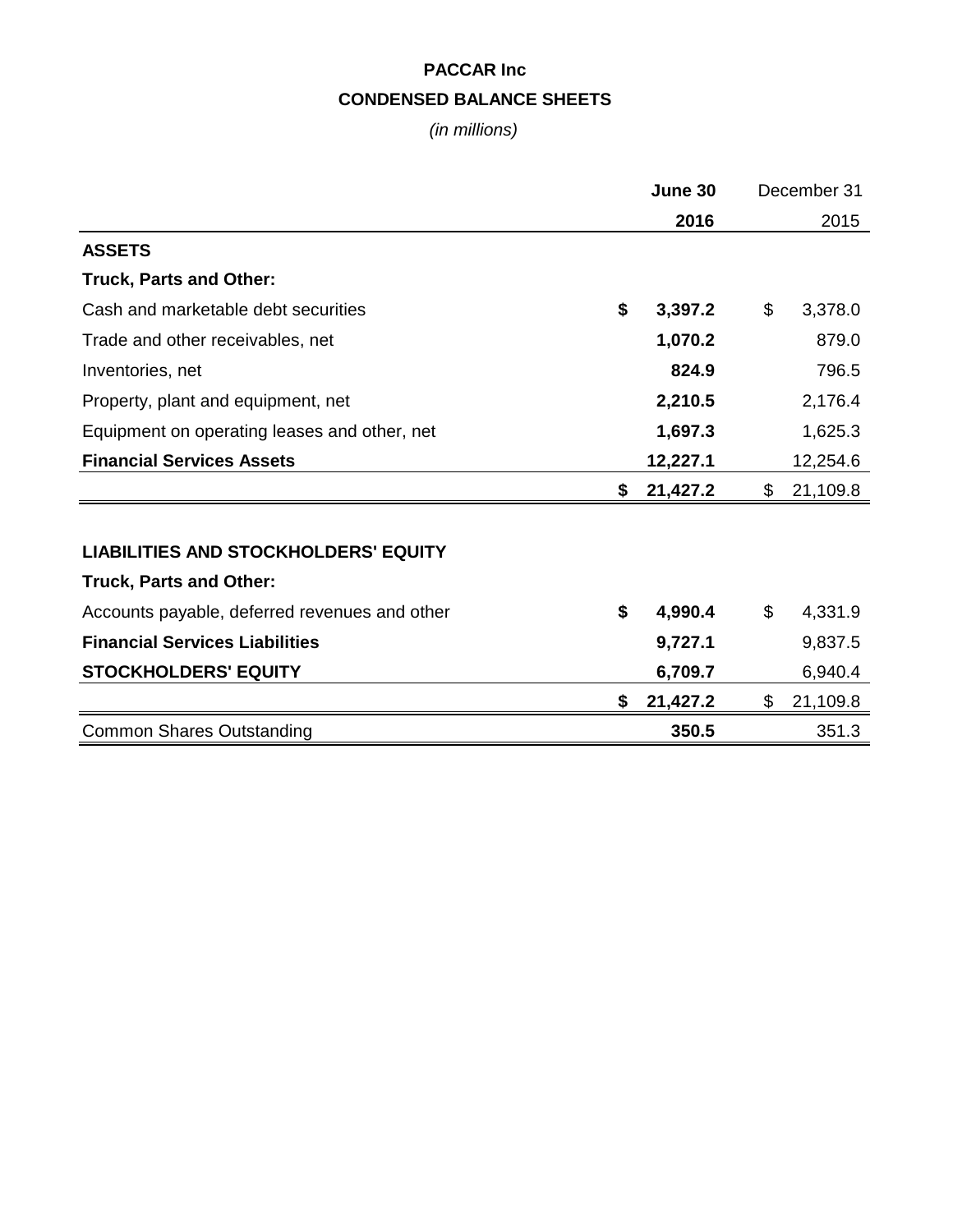# **PACCAR Inc CONDENSED CASH FLOW STATEMENTS**

*(in millions)*

| Six Months Ended June 30                                       | 2016          | 2015        |
|----------------------------------------------------------------|---------------|-------------|
| <b>OPERATING ACTIVITIES:</b>                                   |               |             |
| Net (loss) income                                              | \$<br>(113.3) | \$<br>825.6 |
| Depreciation and amortization:                                 |               |             |
| Property, plant and equipment                                  | 155.5         | 146.2       |
| Equipment on operating leases and other                        | 339.9         | 302.2       |
| European Commission charge                                     | 833.0         |             |
| Net change in trade receivables, inventory and payables        | (2.7)         | 266.8       |
| Net decrease (increase) in wholesale receivables on new trucks | 226.0         | (353.4)     |
| All other operating activities, net                            | 211.0         | (.3)        |
| <b>Net Cash Provided by Operating Activities</b>               | 1,649.4       | 1,187.1     |
|                                                                |               |             |
| <b>INVESTING ACTIVITIES:</b>                                   |               |             |
| Payments for property, plant and equipment                     | (152.0)       | (99.4)      |
| Acquisitions of equipment for operating leases                 | (767.2)       | (733.3)     |
| Net increase in financial services receivables                 | (113.6)       | (128.7)     |
| Net decrease (increase) in marketable debt securities          | 28.5          | (194.4)     |
| Proceeds from asset disposals                                  | 218.2         | 241.1       |
| <b>Net Cash Used in Investing Activities</b>                   | (786.1)       | (914.7)     |
|                                                                |               |             |
| <b>FINANCING ACTIVITIES:</b>                                   |               |             |
| Payments of cash dividends                                     | (661.0)       | (510.5)     |
| Purchases of treasury stock                                    | (56.3)        |             |
| Proceeds from stock compensation transactions                  | 7.4           | 12.7        |
| Net (decrease) increase in debt                                | (131.9)       | 503.1       |
| Net Cash (Used in) Provided by Financing Activities            | (841.8)       | 5.3         |
| Effect of exchange rate changes on cash                        | 27.0          | (52.2)      |
| <b>Net Increase in Cash and Cash Equivalents</b>               | 48.5          | 225.5       |
| Cash and cash equivalents at beginning of period               | 2,016.4       | 1,737.6     |
| Cash and cash equivalents at end of period                     | \$2,064.9     | \$1,963.1   |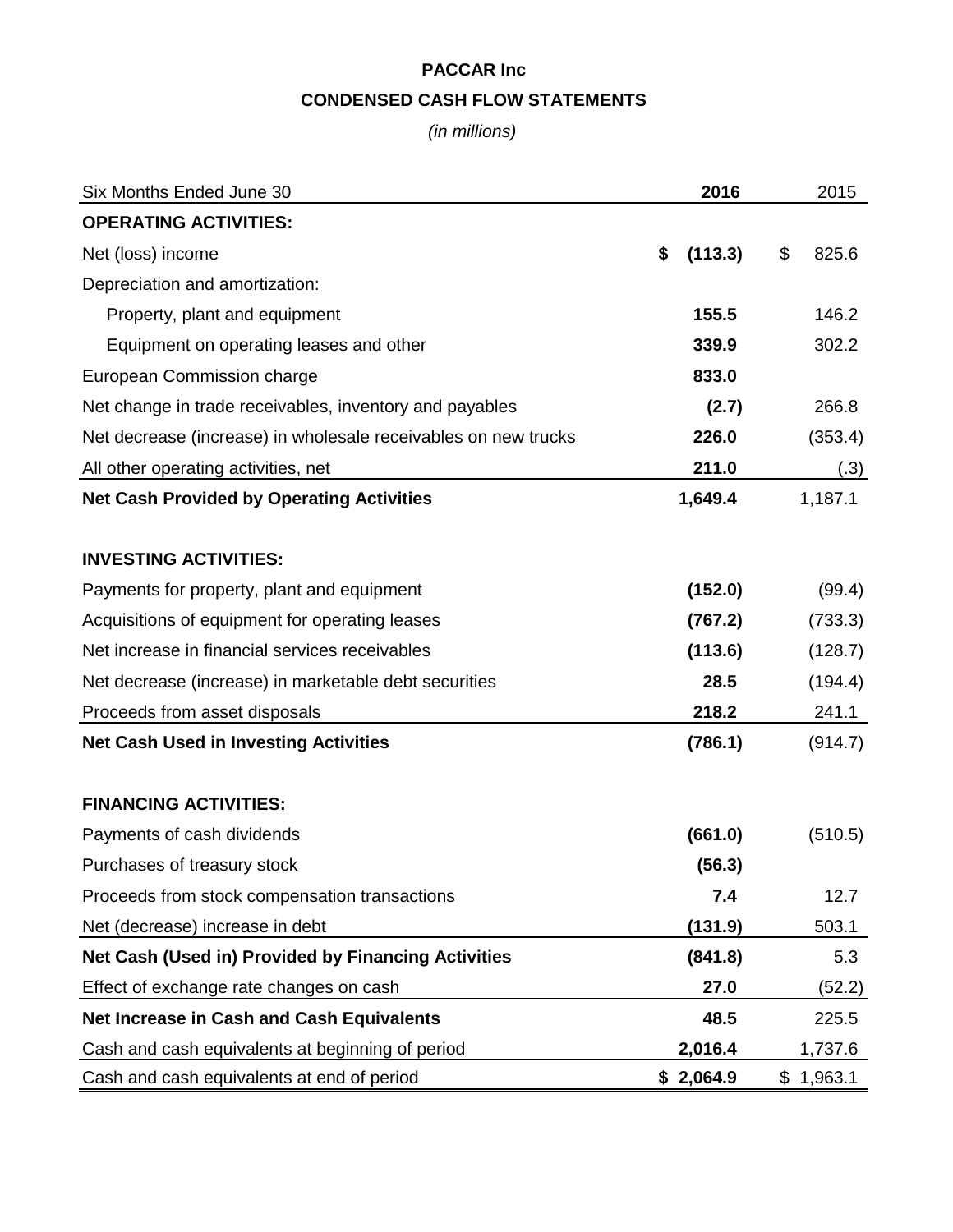#### **PACCAR Inc**

### **SEGMENT AND OTHER INFORMATION**

*(in millions)*

|                             | <b>Three Months Ended</b> |           |         | <b>Six Months Ended</b> |         |           |    |           |
|-----------------------------|---------------------------|-----------|---------|-------------------------|---------|-----------|----|-----------|
|                             |                           |           | June 30 |                         | June 30 |           |    |           |
|                             |                           | 2016      |         | 2015                    |         | 2016      |    | 2015      |
| <b>Sales and Revenues:</b>  |                           |           |         |                         |         |           |    |           |
| <b>Truck</b>                |                           | \$3,341.2 |         | \$3,983.4               |         | \$6,611.7 |    | \$7,752.5 |
| Parts                       |                           | 756.4     |         | 776.5                   |         | 1,475.9   |    | 1,529.2   |
| <b>Financial Services</b>   |                           | 297.4     |         | 293.8                   |         | 586.8     |    | 578.5     |
| Other                       |                           | 18.2      |         | 26.2                    |         | 38.8      |    | 52.4      |
|                             |                           | \$4,413.2 |         | \$5,079.9               |         | \$8,713.2 |    | \$9,912.6 |
|                             |                           |           |         |                         |         |           |    |           |
| <b>Pretax Profit:</b>       |                           |           |         |                         |         |           |    |           |
| <b>Truck</b>                | \$                        | 329.4     | \$      | 420.1                   | \$      | 633.5     | \$ | 759.2     |
| Parts                       |                           | 133.4     |         | 145.7                   |         | 268.0     |    | 284.6     |
| <b>Financial Services</b>   |                           | 77.3      |         | 90.8                    |         | 157.6     |    | 179.8     |
| European Commission Charge  |                           | 109.6     |         |                         |         | (833.0)   |    |           |
| Investment Income and Other |                           | (3.5)     |         | (4.4)                   |         | (9.5)     |    | (9.7)     |
|                             | \$                        | 646.2     | \$      | 652.2                   | \$      | 216.6     |    | \$1,213.9 |

# **GEOGRAPHIC REVENUE**

### *(in millions)*

|                          | <b>Three Months Ended</b><br>June 30 |           | <b>Six Months Ended</b> |           |  |
|--------------------------|--------------------------------------|-----------|-------------------------|-----------|--|
|                          |                                      |           | June 30                 |           |  |
|                          | 2016                                 | 2015      | 2016                    | 2015      |  |
| United States and Canada | \$2,681.0                            | \$3,517.1 | \$5,272.5               | \$6,816.5 |  |
| Europe                   | 1,232.6                              | 1,063.7   | 2,502.7                 | 2,096.7   |  |
| Other                    | 499.6                                | 499.1     | 938.0                   | 999.4     |  |
|                          | \$4,413.2                            | \$5,079.9 | \$8,713.2               | \$9,912.6 |  |

#### **NEW TRUCK DELIVERIES**

|                          | <b>Three Months Ended</b> |         | <b>Six Months Ended</b> |         |
|--------------------------|---------------------------|---------|-------------------------|---------|
|                          |                           | June 30 |                         | June 30 |
|                          | 2016                      | 2015    | 2016                    | 2015    |
| United States and Canada | 19,800                    | 26,800  | 38,300                  | 51,200  |
| Europe                   | 13,100                    | 11,200  | 26,600                  | 21,300  |
| Other                    | 3,900                     | 3,600   | 7,200                   | 7,400   |
|                          | 36,800                    | 41,600  | 72,100                  | 79,900  |